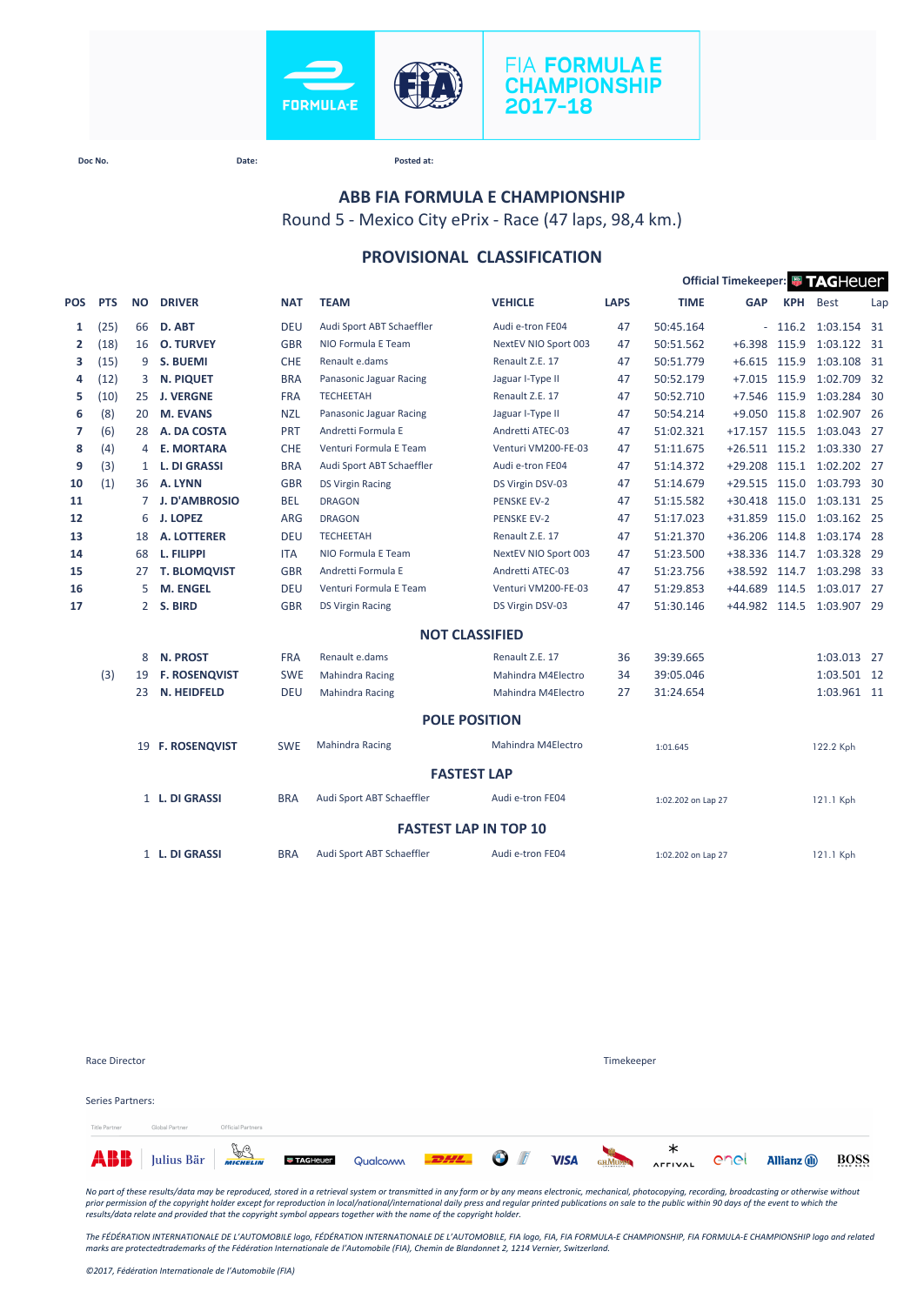

# **ABB FIA FORMULA E CHAMPIONSHIP**

Round 5 - Mexico City ePrix - Qualifying

# **PROVISIONAL CLASSIFICATION**

|        |                            |                                                          |               |                   | Official Timekeeper: <b># TAGHEUE</b> |       |            |
|--------|----------------------------|----------------------------------------------------------|---------------|-------------------|---------------------------------------|-------|------------|
|        | <b>POS NO DRIVER</b>       | <b>NAT TEAM</b>                                          | <b>GROUPS</b> | <b>SUPER POLE</b> | <b>TIME</b>                           |       | <b>GAP</b> |
| 1      | <b>19 Felix ROSENQVIST</b> | <b>SWE</b> Mahindra Racing                               | 1:01.676      | 1:01.645          | 1:01.645                              |       |            |
| 2      | 28 Antonio Felix DA COSTA  | <b>PRT</b><br>Andretti Formula F                         | 1:01.772      | 1:01.852          | 1:01.852                              | 0.207 | 0.207      |
| 3      | 36 Alex LYNN               | GBR DS Virgin Racing                                     | 1:01.830      | 1:02.014          | 1:02.014                              | 0.369 | 0.162      |
| 4      | <b>16 Oliver TURVEY</b>    | GBR NIO Formula F Team                                   | 1:01.777      | 1:02.172          | 1:02.172                              | 0.527 | 0.158      |
| 5      | 9 Sébastien BUEMI          | CHE Renault e.dams                                       | 1:01.668      | 1:02.510          | 1:02.510                              | 0.865 | 0.338      |
|        | 66 Daniel ABT              |                                                          | 1:01.885      |                   | 1:01.885                              |       |            |
| 6<br>7 | <b>25 Jean-Eric VERGNE</b> | DEU Audi Sport ABT Schaeffler<br><b>FRA</b><br>TECHEETAH | 1:01.962      |                   | 1:01.962                              | 0.077 | 0.077      |
| 8      | 3 Nelson PIQUET            | <b>BRA</b><br>Panasonic Jaguar Racing                    | 1:01.964      |                   | 1:01.964                              | 0.079 | 0.002      |
| 9      | 2 Sam BIRD                 | GBR DS Virgin Racing                                     | 1:02.007      |                   | 1:02.007                              | 0.122 | 0.043      |
| 10     | <b>23 Nick HEIDFELD</b>    | <b>DEU</b><br>Mahindra Racing                            | 1:02.023      |                   | 1:02.023                              | 0.138 | 0.016      |
| 11     | <b>18 André LOTTERER</b>   | DEU<br>TECHEETAH                                         | 1:02.057      |                   | 1:02.057                              | 0.172 | 0.034      |
| 12     | 1 Lucas DI GRASSI          | <b>BRA</b><br>Audi Sport ABT Schaeffler                  | 1:02.079      |                   | 1:02.079                              | 0.194 | 0.022      |
| 13     | <b>5 Maro ENGEL</b>        | <b>DEU</b><br>Venturi Formula E Team                     | 1:02.091      |                   | 1:02.091                              | 0.206 | 0.012      |
| 14     | <b>20 Mitch EVANS</b>      | <b>NZL</b><br>Panasonic Jaguar Racing                    | 1:02.135      |                   | 1:02.135                              | 0.250 | 0.044      |
| 15     | 6 José Maria LOPEZ         | ARG<br><b>DRAGON</b>                                     | 1:02.264      |                   | 1:02.264                              | 0.379 | 0.129      |
| 16     | 7 Jérôme D'AMBROSIO        | <b>BEL</b><br><b>DRAGON</b>                              | 1:02.360      |                   | 1:02.360                              | 0.475 | 0.096      |
| 17     | 8 Nicolas PROST            | <b>FRA</b><br>Renault e.dams                             | 1:02.377      |                   | 1:02.377                              | 0.492 | 0.017      |
| 18     | 27 Tom BLOMQVIST           | <b>GBR</b><br>Andretti Formula E                         | 1:02.443      |                   | 1:02.443                              | 0.558 | 0.066      |
| 19     | 68 Luca FILIPPI            | <b>ITA</b><br>NIO Formula F Team                         | 1:02.508      |                   | 1:02.508                              | 0.623 | 0.065      |
| 20     | 4 Edoardo MORTARA          | <b>CHE</b><br>Venturi Formula E Team                     | 1:03.416      |                   | 1:03.416                              | 1.531 | 0.908      |

| Race Director:   |                                                                                |                   |  |  | Timekeeper |                         |      |                     |             |
|------------------|--------------------------------------------------------------------------------|-------------------|--|--|------------|-------------------------|------|---------------------|-------------|
| Series Partners: |                                                                                |                   |  |  |            |                         |      |                     |             |
| Title Partner    | Global Partner                                                                 | Official Partners |  |  |            |                         |      |                     |             |
|                  | <b>ABB</b> Julius Bär <b>WARELING CONTAGREER</b> Qualcomm <b>EDHL</b> 3 1 VISA |                   |  |  |            | <b>CHANDARY AFFIVAL</b> | enel | <b>Allianz</b> (ii) | <b>BOSS</b> |

*No part of these results/data may be reproduced, stored in a retrieval system or transmitted in any form or by any means electronic, mechanical, photocopying, recording, broadcasting or otherwise without*  prior permission of the copyright holder except for reproduction in local/national/international daily press and regular printed publications on sale to the public within 90 days of the event to which the<br>results/data rela

The FÉDÉRATION INTERNATIONALE DE L'AUTOMOBILE logo, FÉDÉRATION INTERNATIONALE DE L'AUTOMOBILE, FIA logo, FIA, FIA FORMULA-E CHAMPIONSHIP, FIA FORMULA-E CHAMPIONSHIP logo and related<br>marks are protectedtrademarks of the Féd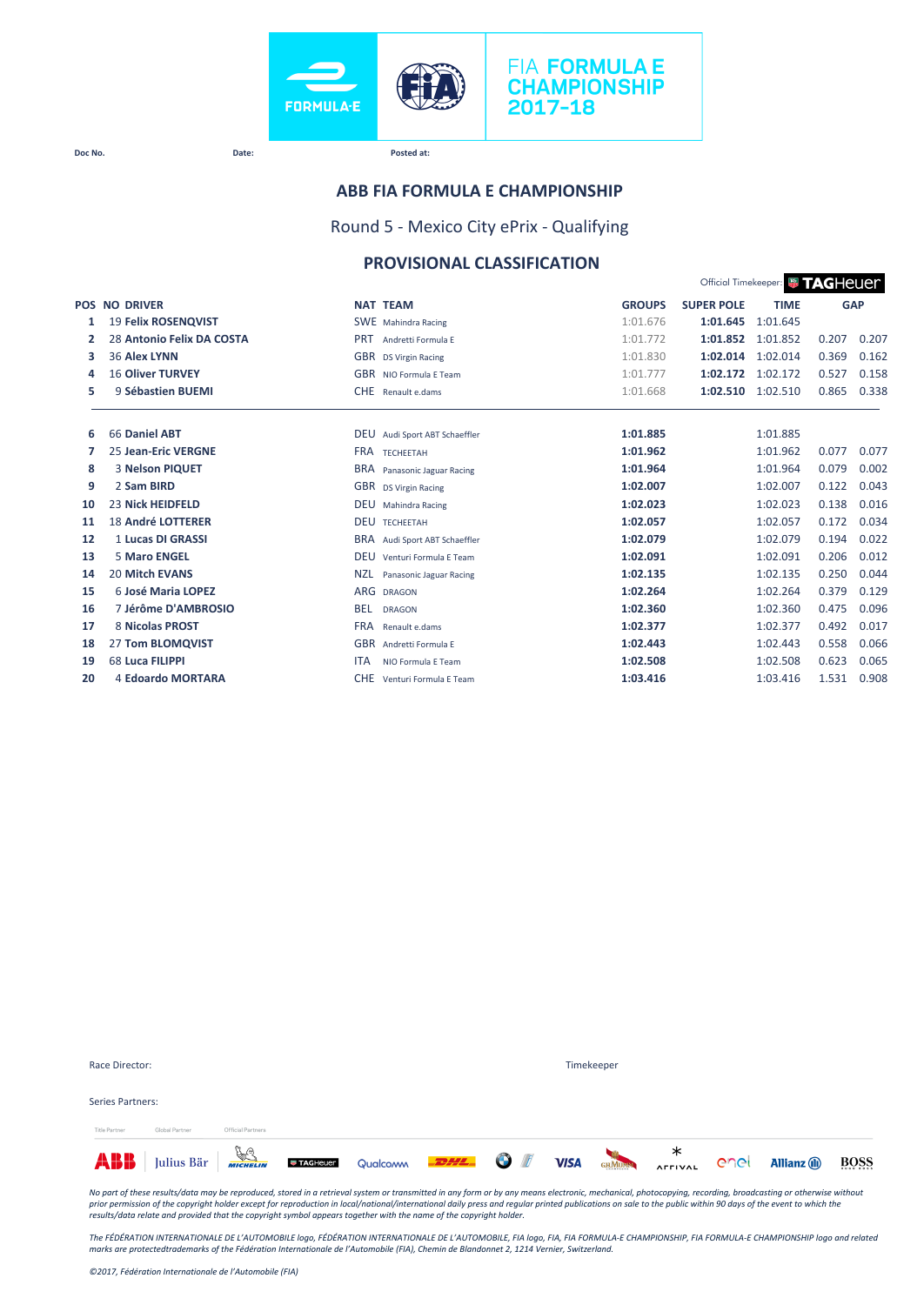

# **ABB FIA FORMULA E CHAMPIONSHIP**

### Round 5 - Mexico City ePrix - Super Pole

|   |     |                               |            |                         | <b>CLASSIFICATION</b> | <b>Official Timekeeper: # TAGHEUEL</b> |  |                  |                          |          |            |  |
|---|-----|-------------------------------|------------|-------------------------|-----------------------|----------------------------------------|--|------------------|--------------------------|----------|------------|--|
|   |     | <b>POS NO DRIVER</b>          | <b>NAT</b> | <b>TEAM</b>             | <b>CAR</b>            | TIME                                   |  | <b>LAP TOTAL</b> | <b>GAP</b>               |          | <b>KPH</b> |  |
|   | 19  | <b>Felix ROSENQVIST</b>       | <b>SWE</b> | Mahindra Racing         | Mahindra M4Electro    | 1:01.645                               |  |                  | $\overline{\phantom{a}}$ |          | $-122.2$   |  |
|   | 28. | <b>Antonio Felix DA COSTA</b> | <b>PRT</b> | Andretti Formula E      | Andretti ATEC-03      | 1:01.852                               |  | 3                | $+0.207$                 | $+0.207$ | 121.8      |  |
|   |     | 36 Alex LYNN                  | <b>GBR</b> | <b>DS Virgin Racing</b> | DS Virgin DSV-03      | 1:02.014                               |  | 3                | $+0.369$                 | $+0.162$ | 121.5      |  |
|   | 16  | <b>Oliver TURVEY</b>          | <b>GBR</b> | NIO Formula E Team      | NextEV NIO Sport 003  | 1:02.172                               |  |                  | $+0.527$                 | $+0.158$ | 121.2      |  |
| 5 |     | Sébastien BUEMI               | <b>CHE</b> | Renault e.dams          | Renault Z.E. 17       | 1:02.510                               |  |                  | $+0.865$                 | $+0.338$ | 120.5      |  |
|   |     |                               |            |                         | <b>FASTEST LAP</b>    |                                        |  |                  |                          |          |            |  |

19 **F. ROSENQVIST** SWE Mahindra Racing Mahindra M4Electro 1:01.645 on Lap 2 122.2 Kph

| Series Partners: |                                                                                                                      |                   |  |  |  |  |  |
|------------------|----------------------------------------------------------------------------------------------------------------------|-------------------|--|--|--|--|--|
| Title Partner    | Global Partner                                                                                                       | Official Partners |  |  |  |  |  |
|                  | ABB Julius Bär <b>Well Executeur</b> Qualcomm <b>DELL OF VISA</b> SEMBRO AFFIVAL C <sup>o</sup> nel Allianz (1) BOSS |                   |  |  |  |  |  |

Race Director: Timekeeper

*No part of these results/data may be reproduced, stored in a retrieval system or transmitted in any form or by any means electronic, mechanical, photocopying, recording, broadcasting or otherwise without*  prior permission of the copyright holder except for reproduction in local/national/international daily press and regular printed publications on sale to the public within 90 days of the event to which the<br>results/data rela

The FÉDÉRATION INTERNATIONALE DE L'AUTOMOBILE logo, FÉDÉRATION INTERNATIONALE DE L'AUTOMOBILE, FIA logo, FIA, FIA FORMULA-E CHAMPIONSHIP, FIA FORMULA-E CHAMPIONSHIP logo and related<br>marks are protectedtrademarks of the Féd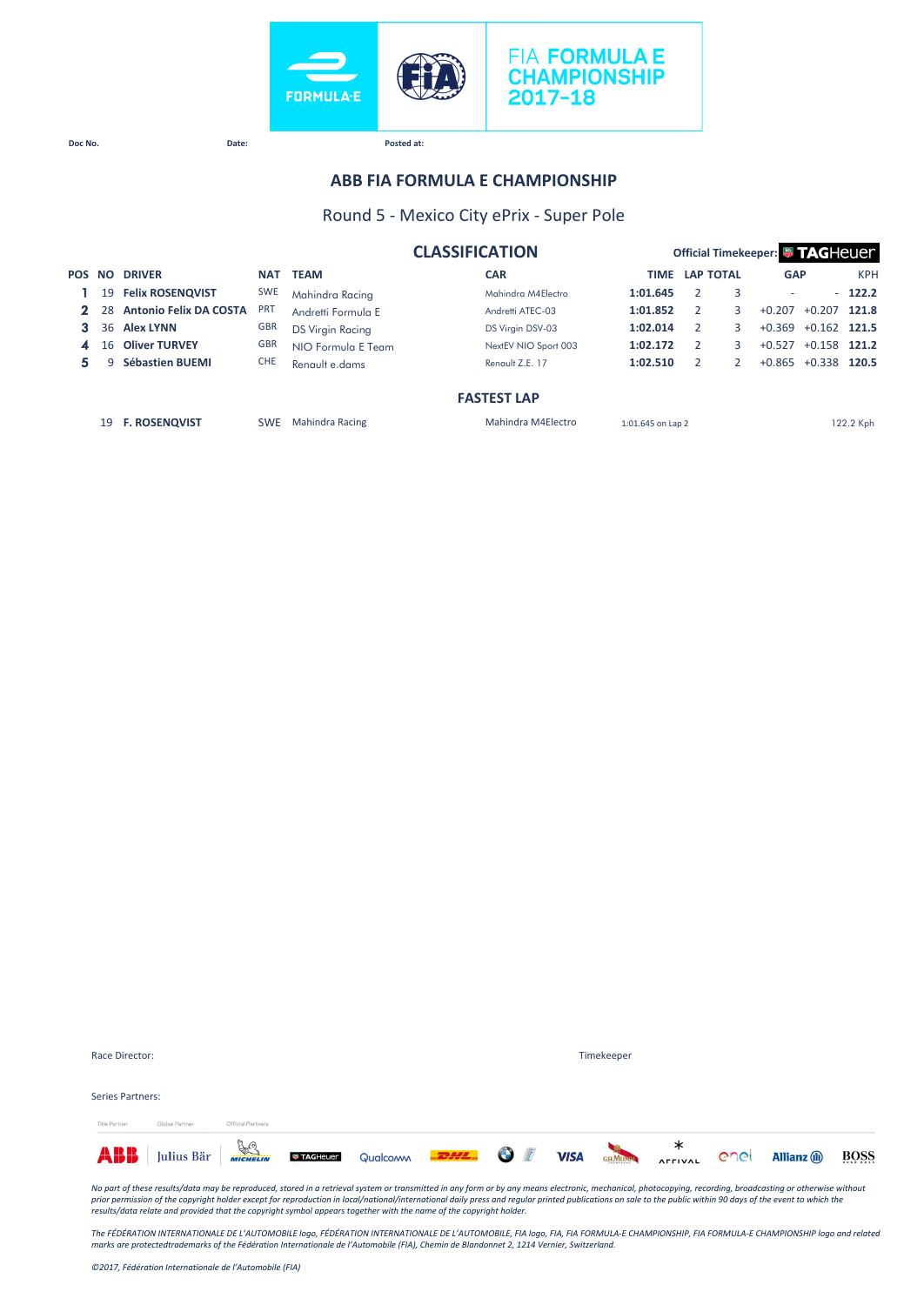



#### **ABB FIA FORMULA E CHAMPIONSHIP**

Round 5 - Mexico City ePrix - Qualifying Groups

# **CLASSIFICATION**

|    |                           |                                  |             |                | <b>Official Timekeeper: # TAGHeUer</b> |
|----|---------------------------|----------------------------------|-------------|----------------|----------------------------------------|
|    | <b>POS NO DRIVER</b>      | <b>NAT TEAM</b>                  | <b>TIME</b> | <b>GAP</b>     | <b>SESSION</b>                         |
| 1  | 9 Sébastien BUEMI         | CHE Renault e.dams               | 1:01.668    |                | <b>Qualifying Group 2</b>              |
| 2  | 19 Felix ROSENQVIST       | <b>SWE</b> Mahindra Racing       | 1:01.676    | 0.008          | 0.008 Qualifying Group 2               |
| з  | 28 Antonio Felix DA COSTA | <b>PRT</b><br>Andretti Formula F | 1:01.772    | 0.104          | 0.096 Qualifying Group 3               |
| 4  | <b>16 Oliver TURVEY</b>   | <b>GBR</b> NIO Formula E Team    | 1:01.777    | 0.109          | 0.005 Qualifying Group 3               |
| 5  | 36 Alex LYNN              | GBR DS Virgin Racing             | 1:01.830    | 0.162          | 0.053 Qualifying Group 3               |
| 6  | 66 Daniel ABT             | DEU Audi Sport ABT Schaeffler    | 1:01.885    | 0.217          | 0.055 Qualifying Group 4               |
| 7  | 25 Jean-Eric VERGNE       | <b>FRA TECHEETAH</b>             | 1:01.962    | 0.294          | 0.077 Qualifying Group 2               |
| 8  | 3 Nelson PIQUET           | BRA Panasonic Jaguar Racing      | 1:01.964    | 0.296          | 0.002 Qualifying Group 2               |
| 9  | 2 Sam BIRD                | <b>GBR</b> DS Virgin Racing      | 1:02.007    | 0.339          | 0.043 Qualifying Group 2               |
| 10 | 23 Nick HEIDFELD          | <b>DEU</b> Mahindra Racing       | 1:02.023    | 0.355          | 0.016 Qualifying Group 4               |
| 11 | <b>18 André LOTTERER</b>  | <b>DEU TECHEETAH</b>             | 1:02.057    | 0.389          | 0.034 Qualifying Group 4               |
| 12 | 1 Lucas DI GRASSI         | BRA Audi Sport ABT Schaeffler    | 1:02.079    | 0.411          | 0.022 Qualifying Group 1               |
| 13 | 5 Maro ENGEL              | DEU Venturi Formula E Team       | 1:02.091    | 0.423          | 0.012 Qualifying Group 1               |
| 14 | 20 Mitch EVANS            | NZL<br>Panasonic Jaguar Racing   | 1:02.135    | 0.467          | 0.044 Qualifying Group 4               |
| 15 | 6 José Maria LOPEZ        | <b>ARG DRAGON</b>                | 1:02.264    | 0.596          | 0.129 Qualifying Group 3               |
| 16 | 7 Jérôme D'AMBROSIO       | <b>BEL</b><br><b>DRAGON</b>      | 1:02.360    | 0.692          | 0.096 Qualifying Group 1               |
| 17 | 8 Nicolas PROST           | <b>FRA</b> Renault e.dams        | 1:02.377    | 0.709<br>0.017 | <b>Qualifying Group 3</b>              |
| 18 | 27 Tom BLOMQVIST          | <b>GBR</b> Andretti Formula E    | 1:02.443    | 0.775          | 0.066 Qualifying Group 1               |
| 19 | 68 Luca FILIPPI           | <b>ITA</b><br>NIO Formula E Team | 1:02.508    | 0.840          | 0.065 Qualifying Group 1               |
| 20 | 4 Edoardo MORTARA         | CHE Venturi Formula E Team       | 1:03.416    | 1.748          | 0.908 Qualifying Group 4               |

| Julius Bär $\frac{a}{b}$<br>ABB |                   | <b>TAGHELLER</b> Qualcomm <b>-22/2 CM</b> |  | <b>VISA</b> | <b>GHMUMM</b> | ∗<br><b>AFFIVAL</b> | enel | <b>Allianz</b> (ii) | <b>BOSS</b> |
|---------------------------------|-------------------|-------------------------------------------|--|-------------|---------------|---------------------|------|---------------------|-------------|
| Global Partner<br>Title Partner | Official Partners |                                           |  |             |               |                     |      |                     |             |
| Series Partners:                |                   |                                           |  |             |               |                     |      |                     |             |
| Race Director:                  |                   |                                           |  |             | Timekeeper    |                     |      |                     |             |

No part of these results/data may be reproduced, stored in a retrieval system or transmitted in any form or by any means electronic, mechanical, photocopying, recording, broadcasting or otherwise without<br>prior permission o

The FÉDÉRATION INTERNATIONALE DE L'AUTOMOBILE logo, FÉDÉRATION INTERNATIONALE DE L'AUTOMOBILE, FIA logo, FIA, FIA FORMULA-E CHAMPIONSHIP, FIA FORMULA-E CHAMPIONSHIP logo and related<br>marks are protectedtrademarks of the Féd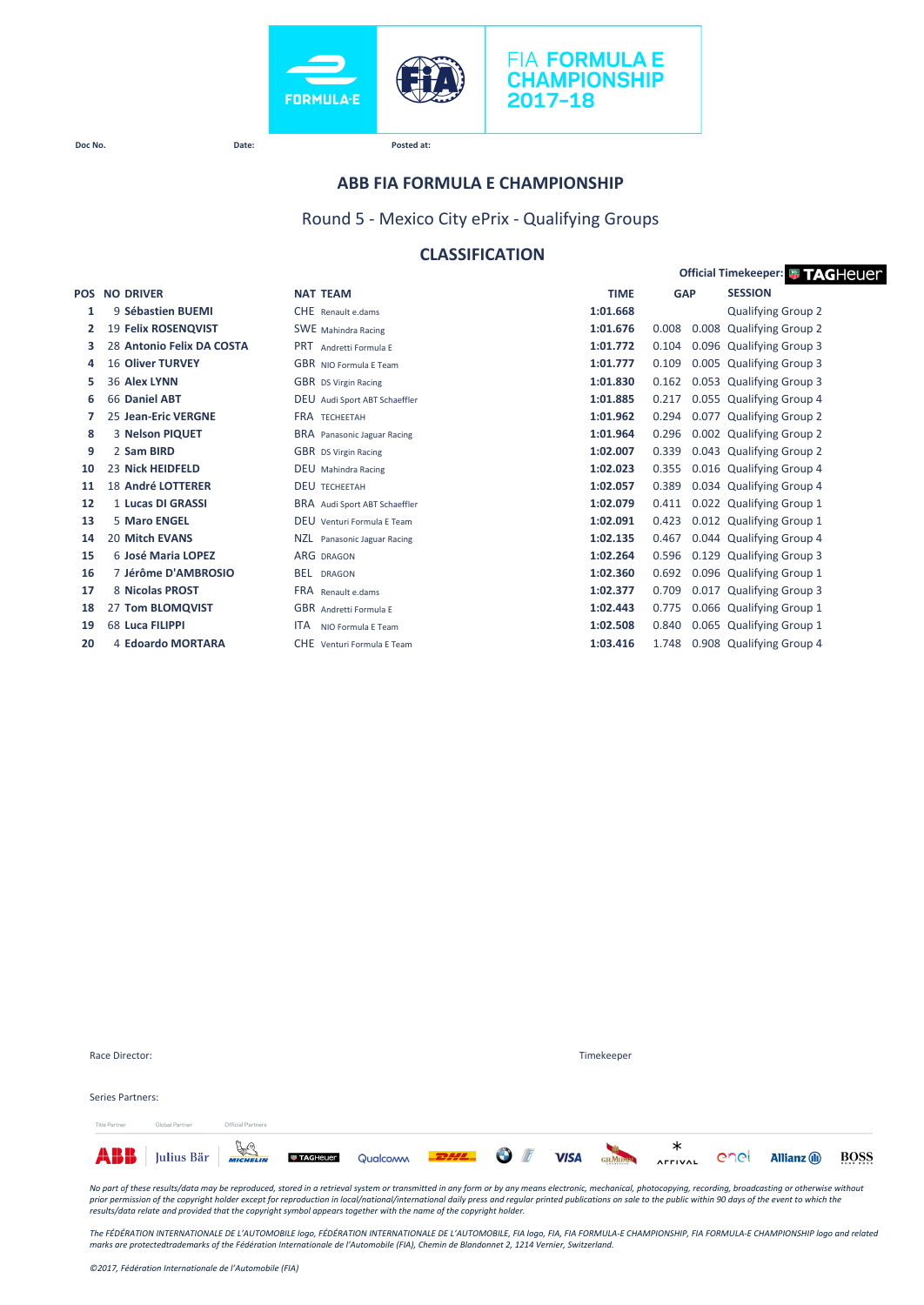



### **ABB FIA FORMULA E CHAMPIONSHIP**

### Round 5 - Mexico City ePrix - Non Qualifying Practice 2

|        |                |                               |            | <b>CLASSIFICATION</b>     |                      | Official Timekeeper: <sup>1</sup> 7AGHeuer |                       |    |                 |          |            |  |
|--------|----------------|-------------------------------|------------|---------------------------|----------------------|--------------------------------------------|-----------------------|----|-----------------|----------|------------|--|
| POS NO |                | <b>DRIVER</b>                 | <b>NAT</b> | <b>TEAM</b>               | <b>CAR</b>           |                                            | <b>TIME LAP TOTAL</b> |    | <b>GAP</b>      |          | <b>KPH</b> |  |
| 1      | 1              | <b>Lucas DI GRASSI</b>        | <b>BRA</b> | Audi Sport ABT Schaeffler | Audi e-tron FF04     | 1:01.203                                   | 14                    | 17 |                 | $\sim$   | 123.1      |  |
| 2      | 19             | <b>Felix ROSENQVIST</b>       | <b>SWE</b> | <b>Mahindra Racing</b>    | Mahindra M4Electro   | 1:01.442                                   | 3                     | 18 | $+0.239$        | $+0.239$ | 122.6      |  |
| 3      | 20             | <b>Mitch EVANS</b>            | <b>NZL</b> | Panasonic Jaguar Racing   | Jaguar I-Type II     | 1:01.506                                   | 3                     | 14 | $+0.303$        | $+0.064$ | 122.5      |  |
| 4      | 23             | <b>Nick HEIDFELD</b>          | <b>DEU</b> | <b>Mahindra Racing</b>    | Mahindra M4Electro   | 1:01.531                                   | 3                     | 11 | $+0.328$        | $+0.025$ | 122.5      |  |
| 5      | 36             | <b>Alex LYNN</b>              | <b>GBR</b> | <b>DS Virgin Racing</b>   | DS Virgin DSV-03     | 1:01.581                                   | 3                     | 10 | $+0.378$        | $+0.050$ | 122.4      |  |
| 6      | 28             | <b>Antonio Felix DA COSTA</b> | <b>PRT</b> | Andretti Formula E        | Andretti ATEC-03     | 1:01.595                                   | 15                    | 15 | $+0.392$        | $+0.014$ | 122.3      |  |
| 7      | 66             | <b>Daniel ABT</b>             | <b>DEU</b> | Audi Sport ABT Schaeffler | Audi e-tron FE04     | 1:01.602                                   | 3                     | 14 | $+0.399$        | $+0.007$ | 122.3      |  |
| 8      | q              | <b>Sébastien BUEMI</b>        | <b>CHE</b> | Renault e.dams            | Renault Z.E. 17      | 1:01.643                                   | 18                    | 18 | $+0.440$        | $+0.041$ | 122.2      |  |
| 9      | 6              | <b>José Maria LOPEZ</b>       | <b>ARG</b> | <b>DRAGON</b>             | <b>PENSKE EV-2</b>   | 1:01.667                                   | 6                     | 7  | $+0.464$        | $+0.024$ | 122.2      |  |
| 10     | $\overline{2}$ | <b>Sam BIRD</b>               | <b>GBR</b> | <b>DS Virgin Racing</b>   | DS Virgin DSV-03     | 1:01.791                                   | 3                     | 15 | $+0.588$        | $+0.124$ | 121.9      |  |
| 11     |                | Jérôme D'AMBROSIO             | <b>BEL</b> | <b>DRAGON</b>             | PENSKE EV-2          | 1:01.793                                   | 11                    | 11 | $+0.590$        | $+0.002$ | 121.9      |  |
| 12     | 16             | <b>Oliver TURVEY</b>          | <b>GBR</b> | NIO Formula E Team        | NextEV NIO Sport 003 | 1:01.821                                   | 3                     | 12 | $+0.618$        | $+0.028$ | 121.9      |  |
| 13     | 18             | <b>André LOTTERER</b>         | <b>DEU</b> | <b>TECHEETAH</b>          | Renault Z.E. 17      | 1:01.918                                   | 3                     | 15 | $+0.715$        | $+0.097$ | 121.7      |  |
| 14     | 8              | <b>Nicolas PROST</b>          | <b>FRA</b> | Renault e.dams            | Renault Z.E. 17      | 1:01.975                                   | 18                    | 18 | $+0.772$        | $+0.057$ | 121.6      |  |
| 15     | 27             | <b>Tom BLOMQVIST</b>          | <b>GBR</b> | Andretti Formula E        | Andretti ATEC-03     | 1:02.138                                   | 3                     | 16 | $+0.935$        | $+0.163$ | 121.3      |  |
| 16     | 68             | <b>Luca FILIPPI</b>           | <b>ITA</b> | NIO Formula E Team        | NextEV NIO Sport 003 | 1:02.153                                   | 3                     | 16 | $+0.950 +0.015$ |          | 121.2      |  |
| 17     | 3              | <b>Nelson PIQUET</b>          | <b>BRA</b> | Panasonic Jaguar Racing   | Jaguar I-Type II     | 1:02.335                                   | 6                     | 11 | $+1.132$        | $+0.182$ | 120.9      |  |
| 18     | 25             | <b>Jean-Eric VERGNE</b>       | <b>FRA</b> | <b>TECHEETAH</b>          | Renault Z.E. 17      | 1:02.389                                   | 3                     | 13 | $+1.186$        | $+0.054$ | 120.8      |  |
| 19     | 4              | <b>Edoardo MORTARA</b>        | <b>CHE</b> | Venturi Formula E Team    | Venturi VM200-FE-03  | 1:02.449                                   | 21                    | 21 | $+1.246$        | $+0.060$ | 120.7      |  |
| 20     | 5.             | <b>Maro ENGEL</b>             | <b>DEU</b> | Venturi Formula E Team    | Venturi VM200-FE-03  | 1:02.519                                   | 3                     | 19 | $+1.316$        | $+0.070$ | 120.5      |  |
|        |                |                               |            |                           | <b>FASTEST LAP</b>   |                                            |                       |    |                 |          |            |  |
|        |                | 1 L. DI GRASSI                | <b>BRA</b> | Audi Sport ABT Schaeffler | Audi e-tron FE04     | 1:01.203 on Lap 14                         |                       |    |                 |          | 123.1 Kph  |  |

|                      | <b>ABB</b> Julius Bär <b>WARD DETAGREER</b> Qualcomm <b>LEAL OF</b> VISA |                   |  |  |            | <b>CHAUSE AFFIVAL</b> | enel | <b>Allianz</b> (ii) | <b>BOSS</b> |
|----------------------|--------------------------------------------------------------------------|-------------------|--|--|------------|-----------------------|------|---------------------|-------------|
| <b>Title Partner</b> | Global Partner                                                           | Official Partners |  |  |            |                       |      |                     |             |
| Series Partners:     |                                                                          |                   |  |  |            |                       |      |                     |             |
| <b>Race Director</b> |                                                                          |                   |  |  | Timekeeper |                       |      |                     |             |

No part of these results/data may be reproduced, stored in a retrieval system or transmitted in any form or by any means electronic, mechanical, photocopying, recording, broadcasting or otherwise without<br>prior permission o

*The FÉDÉRATION INTERNATIONALE DE L'AUTOMOBILE logo, FÉDÉRATION INTERNATIONALE DE L'AUTOMOBILE, FIA logo, FIA, FIA FORMULA-E CHAMPIONSHIP, FIA FORMULA-E CHAMPIONSHIP logo and related marks are protectedtrademarks of the Fédération Internationale de l'Automobile (FIA), Chemin de Blandonnet 2, 1214 Vernier, Switzerland.*